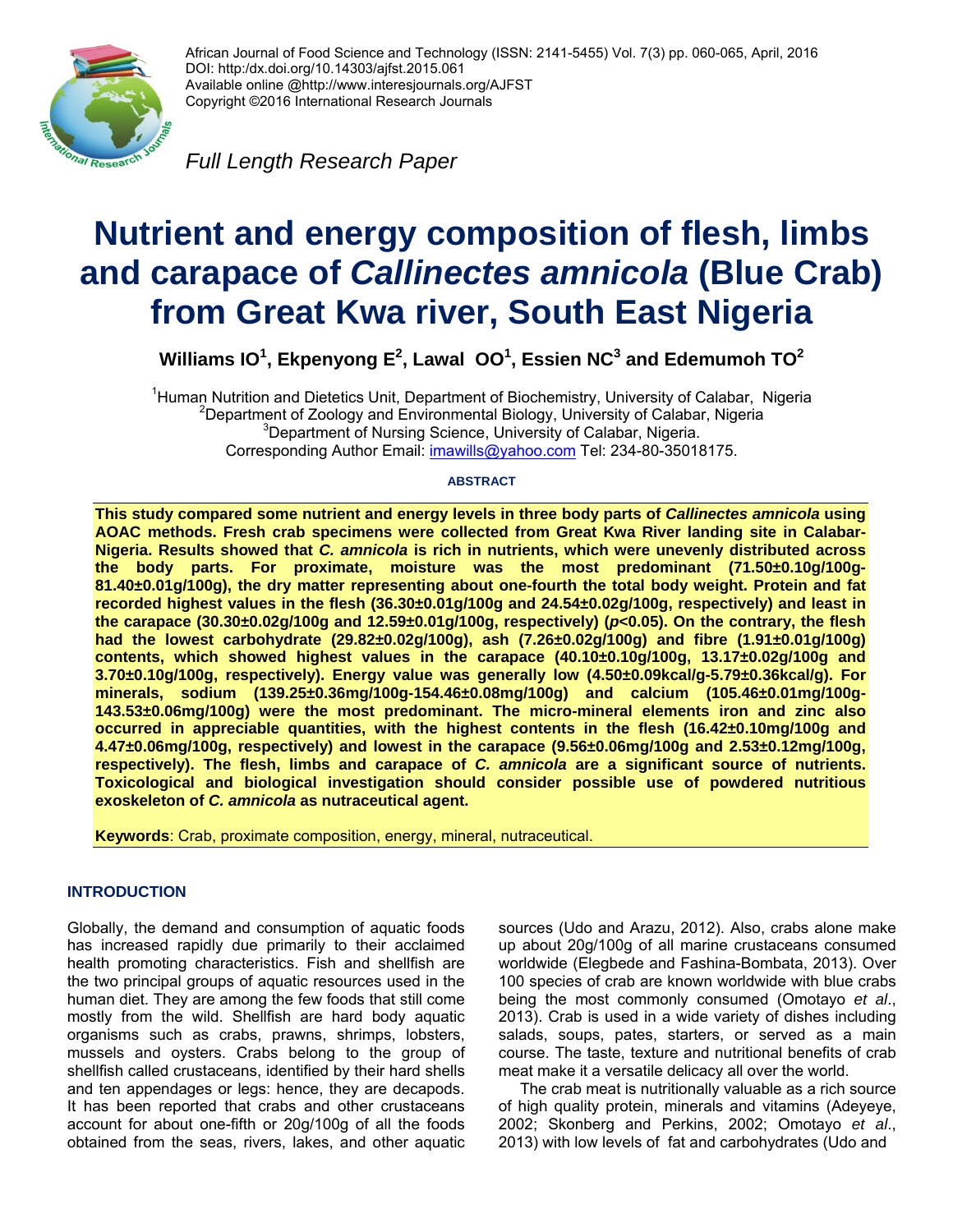Arazu, 2012). A report of the Shellfish Association of Great Britain shows that the protein in shellfish is high in essential amino acids and is highly digestible because of the lack of connective tissue (SAGB, 2009). The minerals found in abundance in crab include calcium, copper, zinc, phosphorus and iron (Adeyeye, 2002), with less amounts of chromium and selenium. Crab is also a rich source of fat-soluble vitamins A, D and E (Dias *et al*., 2003) and a number of B vitamins (Holland *et al*., 1993). The lipids in crabs constitute a major source of highly unsaturated fatty acids especially the omega-3 fatty acids eicosapentaenoic acid (EPA) and docosahexaenoic acid (DHA) (IOM, 2006).

 A number of studies have linked the health benefits of crab meat to its high content of omega-3 fatty acids, which the crab obtains from phytoplanktons and algae in its natural habitat. Research has shown that omega-3 fatty acids help in the prevention and control of many non-communicable diseases including obesity, diabetes mellitus, cancer, arthritis, hypertension and heart disease (SAGB, 2009; Defilippis *et al*., 2010; Wilk *et al*., 2012). In fact, studies (Roth and Harris, 2010; Nodari *et al*., 2011) show that a diet rich in omega-3 fatty acids improves the ratio of high density lipoprotein (HDL) to low density lipoprotein (LDL) cholesterol, a ratio used by many heart specialists to predict the risk of heart disease. In recognition of their cardioprotective effect, the American Heart Association has recommended omega-3 fatty acids mainly from sea foods as part of the dietary approaches to prevent and treat hypertension (Appel *et al*., 2006).

 Protein energy malnutrition is widespread in Nigeria (Ubesie and Ibeziakor, 2012) and micronutrient deficiency particularly those of vitamin A, iron, zinc and iodine are also common (Maziya-Dixon *et al*., 2004). This is coupled with emerging epidemics of diet-related noncommunicable diseases such as obesity, diabetes, cancer, hypertension, heart disease and atherosclerosis among Nigerians. Dietary deficiencies can be minimized by increased consumption of protein-rich foods especially from animal sources. However in Nigeria, conventional animal protein food sources such as cow, goat and chicken are inadequate and often beyond the economic reach of most households. Crab has become one of the chief sources of animal protein to the low- and highincome earners due to its low price, high market availability, and copious health benefits (Adeyeye, 1996).

 Many crab species are consumed in various parts of the world including Nigeria. A number of studies have been carried out to document the nutrient composition of crabs but literature on the nutrient composition of crabs is still incomplete. Also, available reports suggest that the chemical composition of crabs varies greatly among species and from an individual crab to another, depending on age, sex, environment, and season (Petricorena, 2014).

 Again, preparing crab for consumption includes the removal and discarding of the hard parts such as the

carapace. Also during crab consumption, the remaining exoskeleton/hard parts not removed during food preparation are usually discarded by the consumer. This study was designed to compare the nutrient composition of the edible and non-edible (hard) parts of crab and to investigate the effect of continuous exclusion of the hard parts of crab from human diets. Hence, we determined and compared the proximate, energy and mineral composition of the flesh, limbs and carapace of the marine blue crab (*Callinectes amnicola*) obtained from the great Kwa River, South East Nigeria.

#### **MATERIALS AND METHODS**

#### **Sample collection**

Thirty (30) fresh matured lively specimens of *Callinectes amnicola* (marine blue crab) were purchased from fishermen at the landing site of the Great Kwa River in November 2014. This river is located between latitudes  $40^{\circ}$  45' and 50 $^{\circ}$  15'N and longitudes 80 $^{\circ}$  15' and 80 $^{\circ}$ 30´E with an estimated length of 56km and width of 2.8km. The specimens were placed in an ice chest and immediately transported to the Research laboratory in the Department of Biochemistry, University of Calabar.

#### **Preparation for analyses**

The fresh crabs were washed in running tap water after which the different body parts: carapace, limbs and flesh were separately removed. Each group of body parts was dried in an electric oven at 105 $^{\circ}$ C for 24 hours. The dried body parts were afterwards ground in an electric blender, packed in airtight plastic bottles and stored in the refrigerator at  $4^{\circ}$ C pending chemical analysis within 48 hours.

#### **Proximate analysis**

The proximate composition of the carapace, limbs and flesh was determined by the method of the Association of Official Analytical Chemists (AOAC, 2005). Moisture content was taken as the weight loss after drying 2g of each fresh body part to a constant weight at 87-98°C with the aid of an electric oven (Astell Heason, England) for 24 hours. Crude protein was determined by the micro-Kjeldahl method in which the total nitrogen in the sample was estimated and subsequently multiplied by a factor of 6.25. Fat content was obtained by acid hydrolysis and intermittent extraction with petroleum ether (B. P. 40- 60°C) using Soxhlet apparatus (Corning, England). Ash was determined by dry ashing or by measuring the residue left after incineration of a weighed portion of the sample at 600°C for 10 hours using a muffle furnace.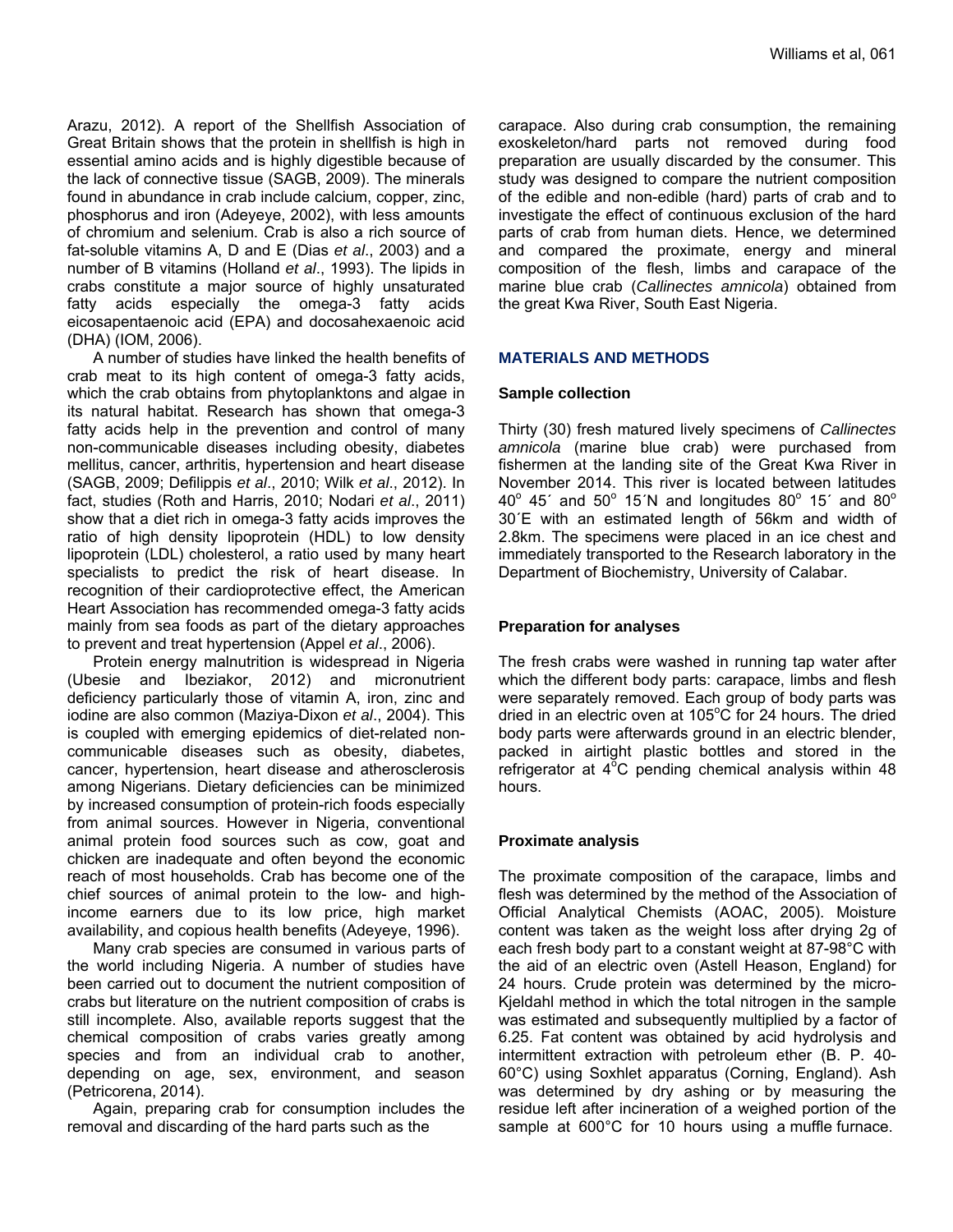**Table 1.** Proximate constituents in different body parts of *Callinectes amnicola* (g/100g dry matter)

|          | <b>Moisture</b>                 | Ash                       | <b>Protein</b>            | Fat                       | <b>Crude fibre</b>             | Carbohydrate                  |
|----------|---------------------------------|---------------------------|---------------------------|---------------------------|--------------------------------|-------------------------------|
| Flesh    | $81.40 \pm 0.06$                | $7.26 \pm 0.01$           | $36.30 \pm 0.06$          | 24.54±0.01                | $1.91 \pm 0.01$                | 29.82±0.01                    |
| Limbs    | 79.50±0.06*                     | 7.87±0.01*                | $34.63 \pm 0.03$ *        | $18.57 \pm 0.01*$         | $2.81 \pm 0.01*$               | $35.98 \pm 0.01*$             |
| Carapace | $71.43 \pm 0.03$ <sup>*,a</sup> | 13.17±0.01* <sup>,a</sup> | 30.30±0.02* <sup>,a</sup> | 12.63±0.04* <sup>,a</sup> | $3.70 \pm 0.01$ <sup>*,a</sup> | $40.10 + 0.06$ * <sup>3</sup> |

Values are expressed as mean ±SEM, n = 3.

\* = significantly different from flesh at *p*<0.05

a = significantly different from limbs at  $p$ <0.05

Crude fibre was estimated by boiling the sample with 1.25% (w/v) sulphuric acid and then with 1.25% (w/v) sodium hydroxide and incinerating the residue at 550°C; the loss in weight represented the crude fibre content of the sample (AOAC, 2005). Total carbohydrate content was obtained by difference after subtracting the moisture, protein, fat and ash from the total dry matter, expressed in percentage.

#### **Determination of energy value**

The caloric value, expressed as kcal/g of each body part was calculated using the Atwater factors for protein, fat, and carbohydrate (Atwater & Bryant, 1900). Accordingly, the amount of protein obtained by chemical analysis was multiplied by 4, fat was multiplied by 9, and digestible carbohydrate was multiplied by 4. Energy was calculated as the sum of the three values. That is, Energy = [protein  $(x 4)$  + fat  $(x 9)$  + carbohydrate  $(x 4)$ ] kcal/g.

#### **Determination of mineral elements**

Elemental composition was analysed using the solution obtained by dry-ashing the samples at 550°C and dissolving in distilled water with a few drops of concentrated hydrochloric acid in a volumetric flask. Sodium (Na) and potassium (K) were measured with a Corning U.K. Model 405 flame photometer (AOAC, 2005) while iron (Fe), Zinc (Zn), magnesium (Mg) and calcium (Ca) were obtained spectrophotometrically (AOAC, 2005).

#### **Statistical analysis**

The results obtained were subjected to one-way analysis of variance (ANOVA) using the statistical package for social sciences (SPSS) 2009 (version 17.0). Statistical significance was accepted at 5% probability level.

### **RESULTS**

#### **Proximate composition**

The proximate composition of the different body parts expressed as g/100g dry matter are presented in Table 1. The moisture content ranged from 71.50±0.10g/100g in the carapace to 81.40±0.01g/100g in the flesh. Similarly, protein and fat showed highest values in the flesh (36.30±0.01g/100g and 24.54±0.02g/100g, respectively) and least values in the carapace (30.30±0.02g/100g and 12.59±0.01g/100g, respectively) (p<0.05). In contrast, the flesh had the lowest contents of carbohydrate (29.82±0.02g/100g), ash (7.26±0.02g/100g) and crude fibre (1.91±0.01g/100g), which showed highest amounts in the carapace (40.10±0.10g/100g, 13.17±0.02g/100g and 3.70±0.10g/100g, respectively) (p<0.05).

# **Energy value**

Figure 1 shows the energy values (mean ±SEM Kcal/g) of the three body parts. The results indicate that the carapace had the highest energy value (5.79±0.36kcal/g) followed by the limbs (4.85±0.36kcal/g), while the flesh recorded the lowest energy value (4.50±0.09kcal/g) (*p*<0.05).

#### **Mineral composition**

Table 2 presents the mineral contents of the different body parts. All the samples showed appreciable quantities of the six minerals estimated. Sodium was the most predominant (139.25±0.36mg/100g-154.46±0.08mg/100g) of the minerals followed by calcium (105.46±0.01mg/100g-143.53±0.06mg/100g). The flesh recorded the highest levels of all the minerals except calcium, which occurred most in the carapace (143.53±0.06mg/100g) followed by the limbs (140.33±0.10mg/100g) (*p*<0.05).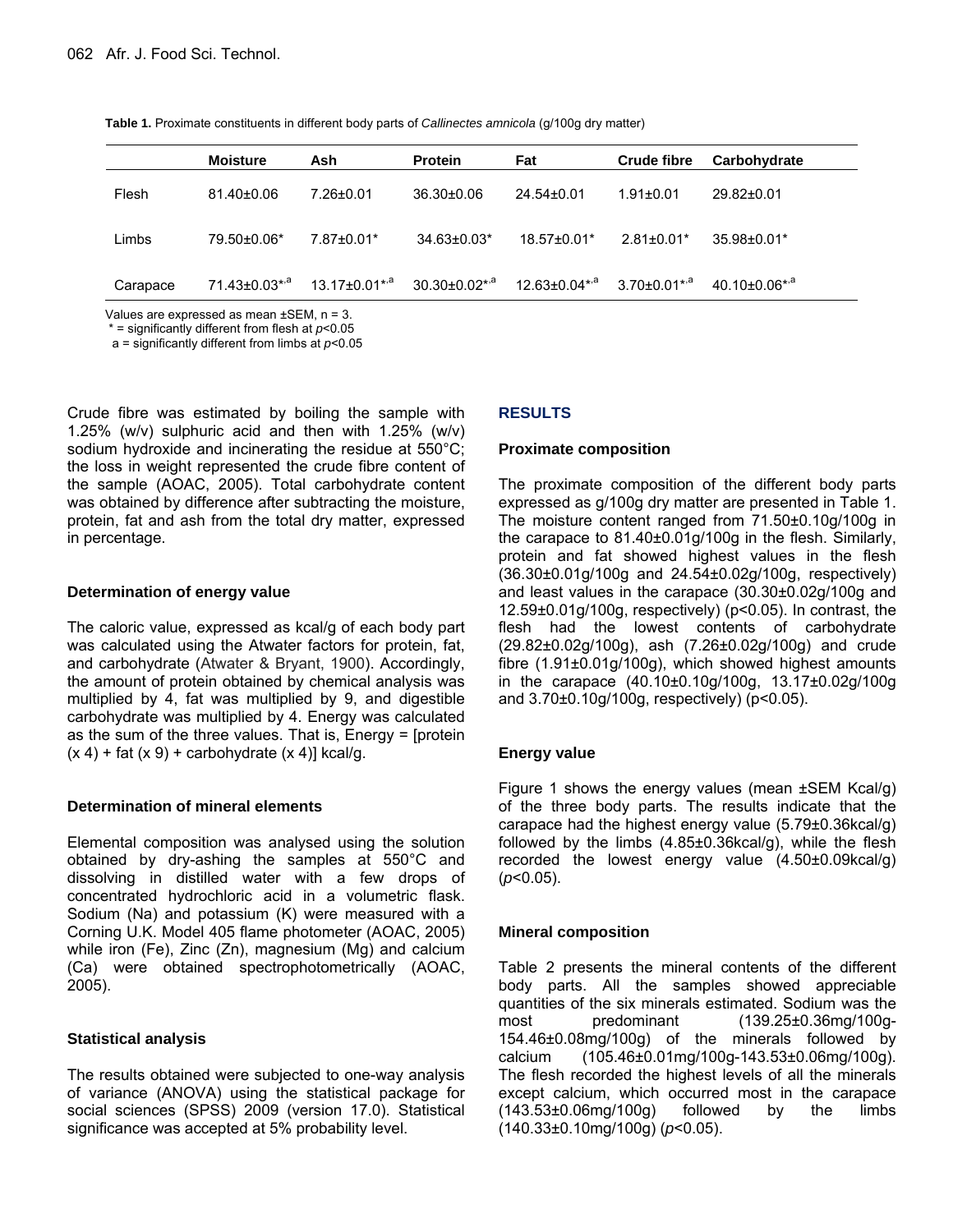

#### **DISCUSSION**

This study sought to investigate the levels of nutrients in three body parts (flesh, limbs, carapace) of *Callinectes amnicola*. The results showed some significant differences in the levels of nutrients across the parts analysed. Such differences across body parts have been reported in crabs and other crustaceans (Udo and Arazu, 2012; Ekpenyong *et al*., 2013). For the proximate constituents, moisture, protein and fat were more predominant in the flesh than in the other body parts. The high levels of moisture observed in this study are consistent with those reported by other workers for crabs of the same (Moronkola *et al*., 2011; Udo and Arazu, 2012) and other species (Skonberg and Perkins, 2002; Kelley *et al*., 2007; Kathirvel *et al.,* 2014; Omotayo *et al*., 2014). These results are an indication that fresh crabs have poor keeping quality and require immediate drying or processing to enhance their storing capability.

 The results of this study further reveals that the blue crab is a rich source of protein. This is in line with several reports that crabs are high in protein and could be used to combat protein malnutrition much like the conventional animal protein sources like cattle, goat and chicken (Udo and Arazu, 2012; Omotayo *et al*., 2013). However, the mean crude protein contents recorded by the different body parts in this study are higher than the values (19.80%-28.00%) reported by Moronkola *et al*. (2011) for the same crab species. The observed differences in protein levels could be due to physiological, environmental or seasonal differences, which as reported by Petricorena (2014) are the usual factors that may cause variation in the chemical composition of crabs. These factors could also probably account for the observed differences in the levels of fat and other nutrients between this study and others. For instance, the body parts in this study showed higher levels of total fat than the levels reported by Moronkola *et al.* (2011) for *C.*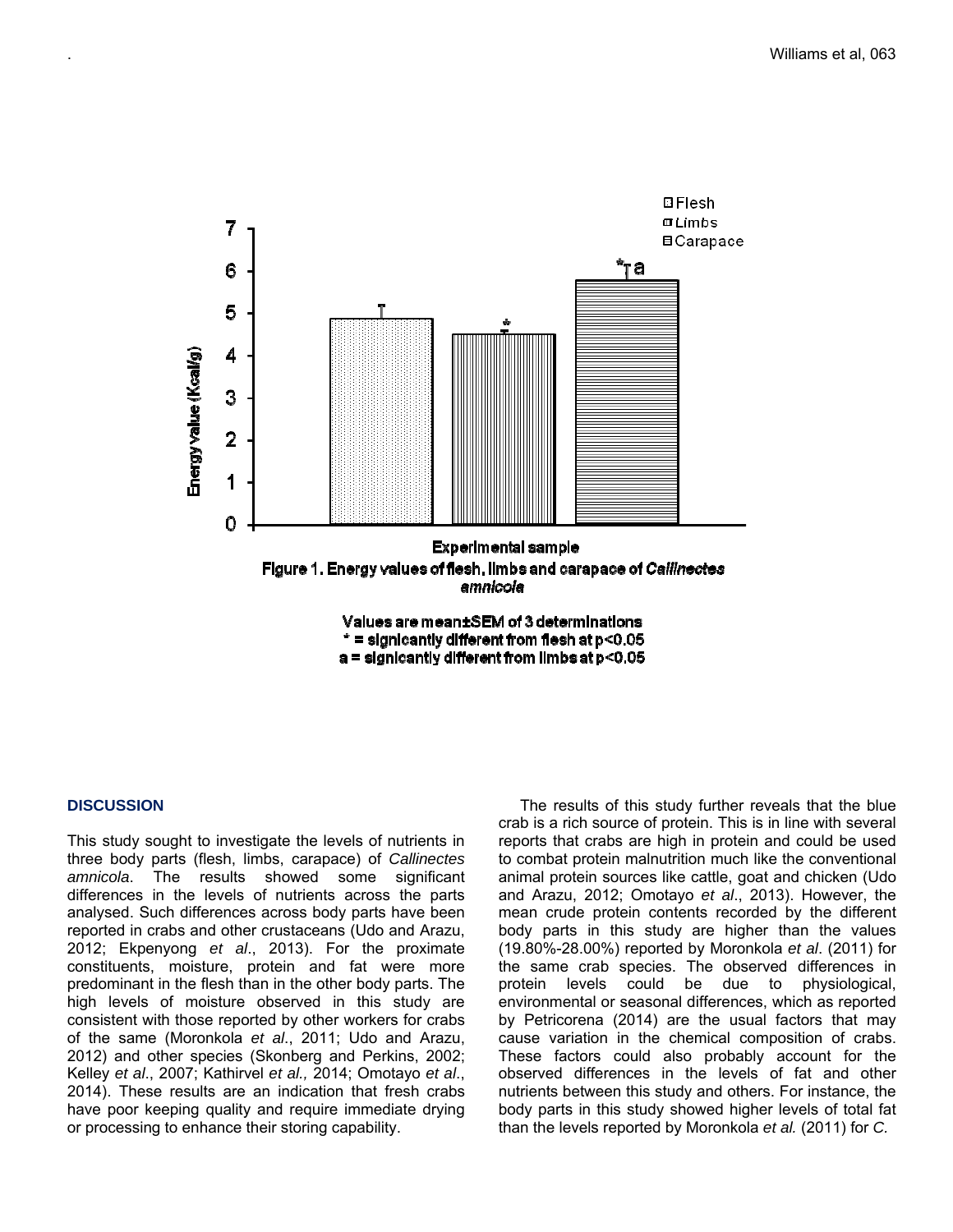|  |  | Table 2. Mineral composition of different body parts of Callinectes amnicola (mg/100g dry matter) |  |  |
|--|--|---------------------------------------------------------------------------------------------------|--|--|
|--|--|---------------------------------------------------------------------------------------------------|--|--|

|          | Sodium                     | Potassium              | Calcium                    | <b>Magnesium</b>                | <b>Iron</b>                    | <b>Zinc</b>                    |
|----------|----------------------------|------------------------|----------------------------|---------------------------------|--------------------------------|--------------------------------|
| Flesh    | 154.46±0.08                | 27.07±0.02             | 105.46±0.01                | 19.68±0.13                      | $16.42 \pm 0.10$               | $4.47 \pm 0.06$                |
| Limbs    | 149.52±0.09*               | $23.59 \pm 0.07$ *     | $140.33 \pm 0.10^*$        | 14.47±0.09*                     | $13.54 \pm 0.31*$              | $3.74\pm0.13*$                 |
| Carapace | 139.25±0.36* <sup>,a</sup> | $14.48 \pm 0.11^{*,a}$ | 143.53±0.06*, <sup>a</sup> | $12.68 \pm 0.14$ <sup>*,a</sup> | $9.56 \pm 0.06$ * <sup>3</sup> | $2.53 \pm 0.12$ <sup>*,a</sup> |

Values are expressed as mean  $\pm$ SEM, n = 3.

\* = significantly different from flesh at *p*<0.05

a = significantly different from limbs at *p*<0.05

*amnicola* and by Udo and Arazu (2012) for *C. amnicola* and *Uca tangeri*.

 The results of the present study also reveal low energy values for the different body parts of *C. amnicola*. This is consistent with the reports by other workers (Ravichandran *et al*., 2009) that crustaceans are generally low in energy, making them a very healthy choice of food. The carapace had a significantly higher energy value than the other two body parts studied. A similar observation was reported by Ekpenyong *et al*. (2013) in their studies on another shellfish (prawn: *Macrobrachium macrobranchion*), which they attributed to the presence of chitin a linear polysaccharide in the exoskeleton. High content of chitin has been reported in crabs and other seafoods (Kurita, 2006; Ifuku *et al*., 2009). The same must have probably accounted for the higher energy value in the carapace observed in this study.

 This study also shows that the different body parts of *C. amnicola* constitute a rich source of important macroand micro-mineral elements. This is in line with the findings of other studies (Gokoglu and Yerlikaya, 2003; Naczk *et al*., 2004; Soundarapandian *et al*., 2014) that crab meat is an excellent source of minerals, particularly calcium, potassium, iron, zinc and phosphorus. In this study, sodium and calcium showed maximum levels in all the body parts studied. Soundarapandium *et al*. (2014) had made a similar observation in their studies on another edible crab species (*Podophthalmus vigil* Fabricius), irrespective of sex differences. Nevertheless, some variations do exist between the mineral contents recorded in this study and those of other studies (Udo and Arazu, 2012; Omotayo *et al*., 2013). It has been reported that variations in the mineral composition of marine foods are closely related to seasonal and physiological differences, area of catch, food source, and other environmental conditions (Soundarapandian *et al*., 2014). It is possible that these factors were also responsible for the observed differences in mineral composition between the present study and others.

This study reveals that the different body parts

of *Callinectes amnicola* are rich in nutrients. In order to fully utilize the nutrients, it is suggested that the carapace and other hard body parts of *C. amnicola* should be blended together into a nutraceutical that could have a wide range of applications.

#### **REFERENCES**

- Adeyeye EI (2002). Determination of the chemical composition of the nutritionally valuable parts of male and female common West African fresh water crab *Sudananautes africanus africanus*. Int. J. Fd. Sc. Nutr. 53 (3): 189 – 196.
- Adeyeye EI (1996). Waste yield, proximate and mineral compositions of three types of land snails found in Nigeria. Int. J. Food Sci. Nutr. 47:  $11 - 116$ .
- AOAC (2005). Association of Official Analytical Chemists. Official methods of analysis (18<sup>th</sup> ed.). Arlington, V. A., USA.
- Appel IJ, Brands MW, Daniels SR, Karanja PJ, Elmer S, Sacks EM (2006). Dietary approaches to prevent and treat hypertension: a scientific statement from the American Heart Association. Hypertension 47 (2): 296 – 308.
- Atwater WO, Bryant AP (1990). The availability and fuel value of food materials. Agriculture Experiment Station 12<sup>th</sup> Annual Report. US Government Printing Office, Washington, DC, pp73 – 110.
- Defilippis AP, Blaha MJ, Jacobson TA (2010). Omega-3 fatty acids for cardiovascular disease prevention. Curr. Treat. Options. Cardiovasc. Med. 12 (4): 365 – 380.
- Dias MG, Sanchez MV, Bartolo H, Oliveira L (2003). Vitamin content of fish and fish products consumed in Portugal. Electron. J. Environ. Agric. Food Chem. 2(4): 510–513
- Ekpenyong E, Williams IO, Asakpa UU (2013). Variation in the proximate, energy and mineral compositions of different body parts of *Macrobrachium macrobranchion* (prawn). J. Food Res. 2 (2): 150 – 156.
- Elegbede IO, Fashina-Bombata HA (2013). Proximate and mineral compositions of common crab species (*Callinectes pallidus* and *Cardisoma armatum* of Badagry creek, Nigeria. Poult. Fish Wildl. Sci. 2: 2 – 5.
- Gokoglu N, Yerlikaya P (2003). Determination of proximate composition and mineral contents of blue crab (*Callinectes sapidus*) and swim crab (*Portuns pelagicus*) caught off the Gulf of Antalya. Food Chem. 80: 495 – 498.
- Holland B, Brown J, Bush DH (1993). Fish and fish products. In: The fifth supplement of McCance and Widdowson's The composition of foods. Royal Society of Chemistry, Cambridge/London
- Ifuku S, Nogi M, Abe K, Yoshioka M, Morimoto M, Saimoto H, Yano H (2009). Preparation of chitin nanofibers with a uniform width as αchitin from crab shells. Biomacromolecules 10: 1584 – 1588.